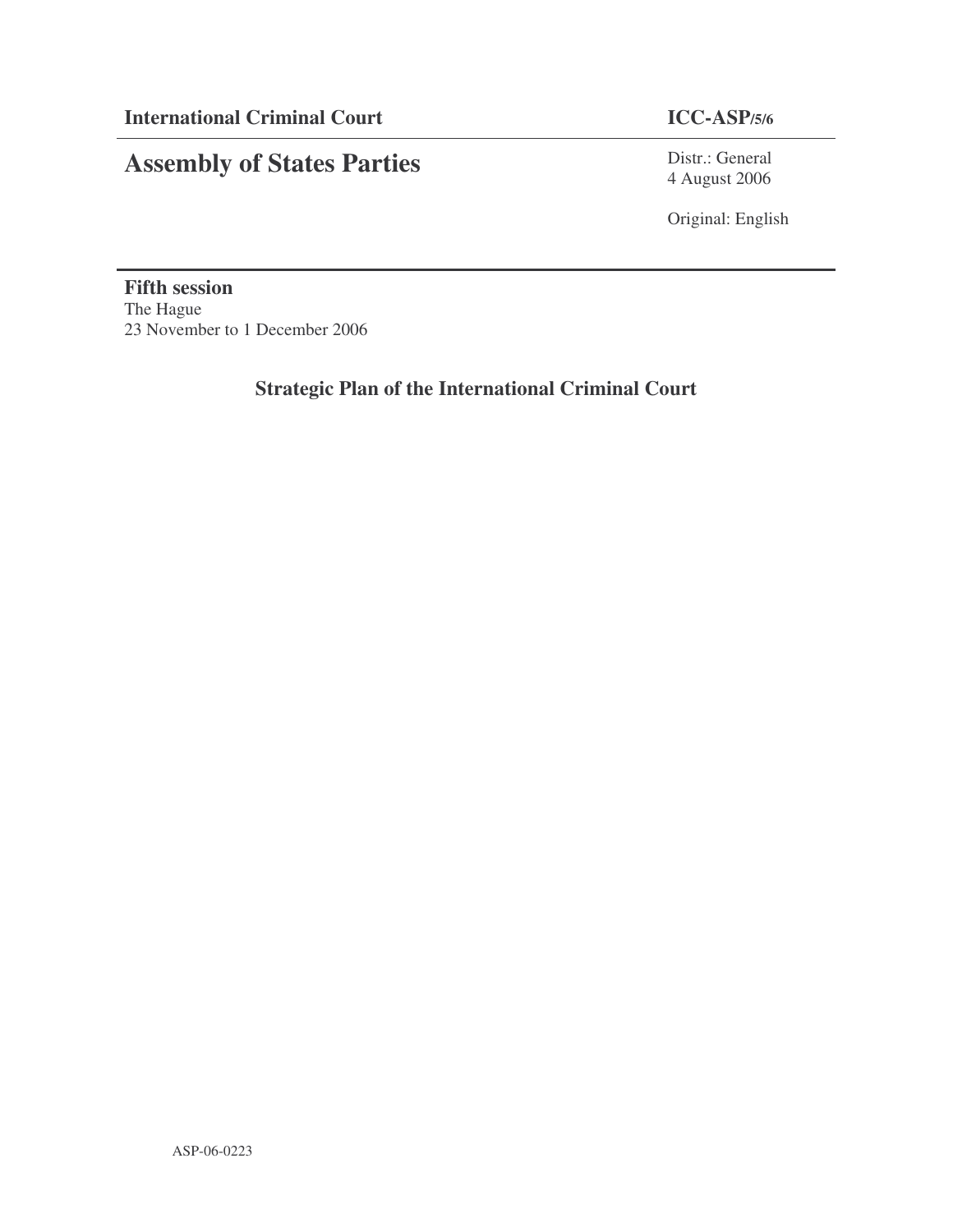#### **I. Introduction**

1. The Rome Statute establishing the International Criminal Court entered into force in 2002. The first judges, Prosecutor and Registrar were elected and took office in 2003. Over the Court's first three years, its elected officials and staff, with the support of the States Parties, turned the words of the Statute into a functioning, permanent international judicial institution. The Court is now a working reality, investigating and prosecuting the most serious crimes of international concern.

2. The Rome Statute embodies high aspirations for the work of the Court. It envisions that the Court will contribute to, inter alia, an end to impunity for perpetrators of the most serious international crimes, the prevention of such crimes and lasting respect for and the enforcement of international justice. This first Strategic Plan will be instrumental to the Court's success in realizing these aims.

3. This Strategic Plan provides a common framework for the Court's activities over the next ten years, with particular emphasis on the three immediate years. It sets out the clear direction and priorities that will guide the Court as it carries out the mandate of the Rome Statute. In doing so, the Plan will ensure continued internal coordination of the Court's operations. Through communication around the Plan the Court also intends to further strengthen its vital relationships with States, international organizations and civil society.

4. This Plan contains the Court's mission statement, goals and objectives. In implementing the Plan, the Court will further develop strategies for achieving the objectives. Some of these strategies such as the prosecutorial strategy, an integrated strategy on external relations, public information and outreach, a separate outreach strategy and the information and communications technologies strategy have been completed or are at an advanced stage of development.

5. The following sections set out the context of the Strategic Plan, the Court's mission, its goals and objectives, and the steps to be taken to convert the Plan into action.

### **II. Strategic planning in the context of the International Criminal Court**

6. The International Criminal Court is a unique organization. It is the world's first and only permanent international criminal court. This Plan has been developed against the background of the Court's particular features including: the Court's independence and interdependence vis-à-vis other actors, the complex and challenging nature of investigations, the "One Court" principle which also reflects different independences within the Court and the newness of the Court.

#### **A. Independence and interdependence**

7. The Court is an independent judicial institution, charged with investigating, prosecuting and conducting trials of the most serious international crimes. It is not a part of the United Nations or any other political body. Its independent, purely judicial nature is one of the fundamental defining features of the Court as an institution based on the fair and equal application of the rule of law.

8. While independent, the Court also has an interdependent relationship with States, international organizations and civil society. In all stages of its activities, the Court relies on the essential support and cooperation of other actors in areas including evidence collection, the arrest and surrender of persons and the enforcement of sentences. The arrest and surrender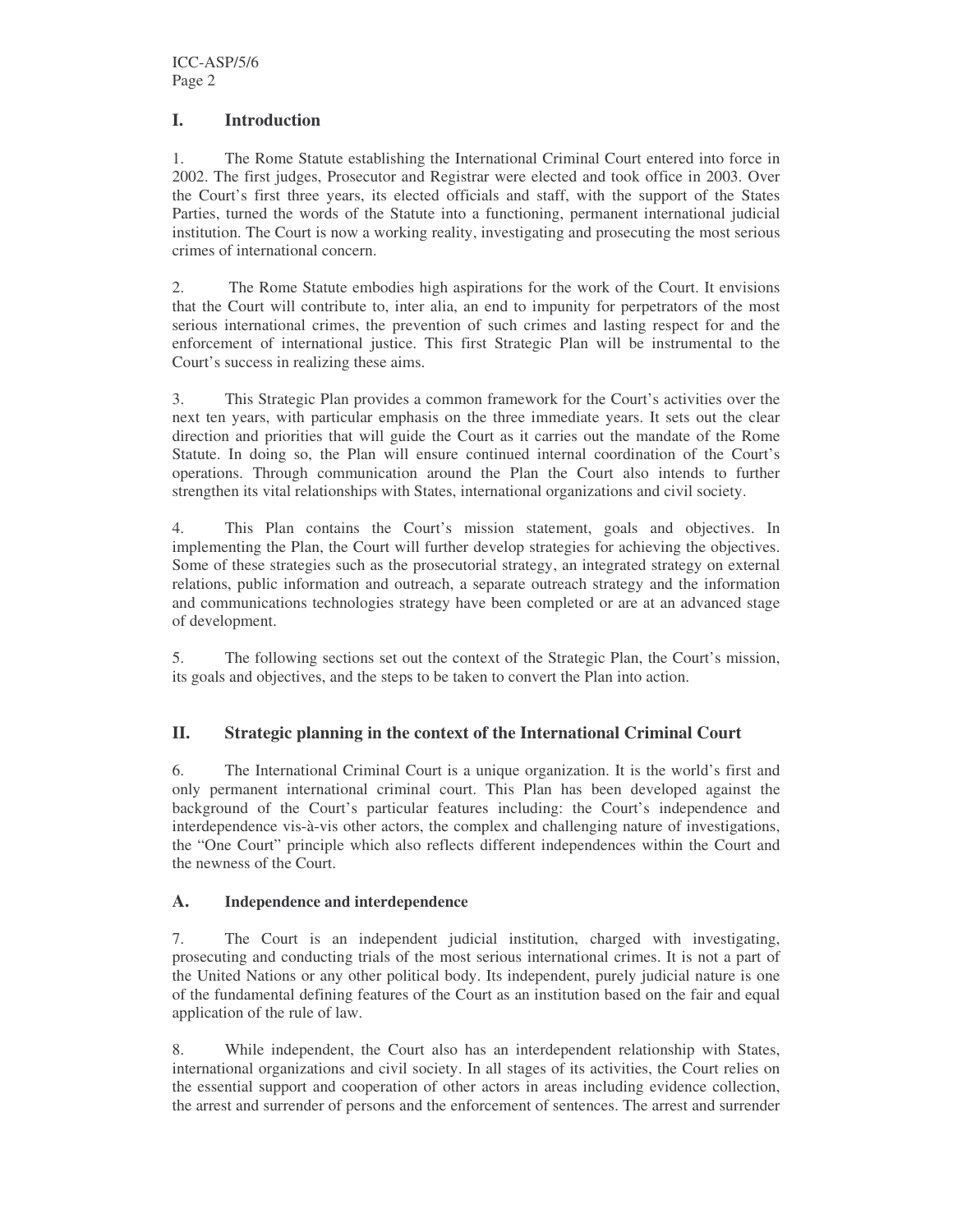of persons is a particularly pressing issue of cooperation as without the support of States and international organizations in making arrests, there can be no trials. Over one year after the Court issued its first warrants of arrest in the situation in Uganda, all five persons named in the warrants remain at large.

9. The Strategic Plan recognizes that the Court may foster some of the support it needs, for example through the conclusion of cooperation agreements. However, much of the Court's success will depend on the willingness and ability of States, international organizations and civil society to provide assistance.

10. To be effective, the different elements of the system must understand and work with each other. The Court is committed to explaining its role and functions, including reaching new audiences, while also ensuring sustained dialogue with States Parties and other stakeholders. Consistent with the Statute and the Court's international agreements, the Court may also share other information to help States, international organizations or civil society in reaching shared aims. Although it is essential that ownership of the Strategic Plan remain with the Court, the Plan must also enjoy sufficient support externally. In developing the Strategic Plan, the Court therefore sought and incorporated feedback from States Parties and other key actors.

#### **B. Complex and challenging investigations**

11. In the first three years of its existence, the Court opened complex investigations into three situations: Uganda, the Democratic Republic of the Congo and Darfur (Sudan). These investigations are taking place in three different countries, all of which are far from the Court's headquarters and each of which involves distinct challenges. The Court is operating in situations of ongoing conflict, making security an ever-present concern.

12. Some of the Court's investigations take place in remote areas with diverse geographical terrains, in areas populated by diverse cultures and multiple local languages. In the future, the Court may conduct investigations and related activities in situations which are different further still. The Court must have the flexibility to respond adequately to the situations in which it is or may become involved.

13. The Strategic Plan sets priority objectives for the next three years which reflect its activities in the field. In addition to carrying out investigations, the Court in the field must: ensure the security of staff, victims, witnesses and others at risk from the investigations; effectively communicate its investigations and proceedings to local populations; ensure efficient, flexible administrative and operational support; and develop policies for carrying out its Statutory mandates, in particular with respect to victims, witnesses and the subjects of investigations or trials. To facilitate these activities in the field, the Court uses different forms of field presences and will continue to seek out the optimal geographical locations for its activities and resources.

### **C. The "One Court" principle**

14. In order to safeguard the fundamental fairness of proceedings, a number of offices and individuals operate independently within the structure of the Court. The Office of the Prosecutor acts independently as a separate organ of the Court. Although falling under the Registry for administrative purposes, the Office of the Public Counsel for Victims and the Office of the Public Counsel for Defence operate as independent offices. The judges are independent in the performance of their judicial functions.

15. Even where independent, the Court's staff and elected officials form part of the same institution and share a common mission. They work together as one Court on matters of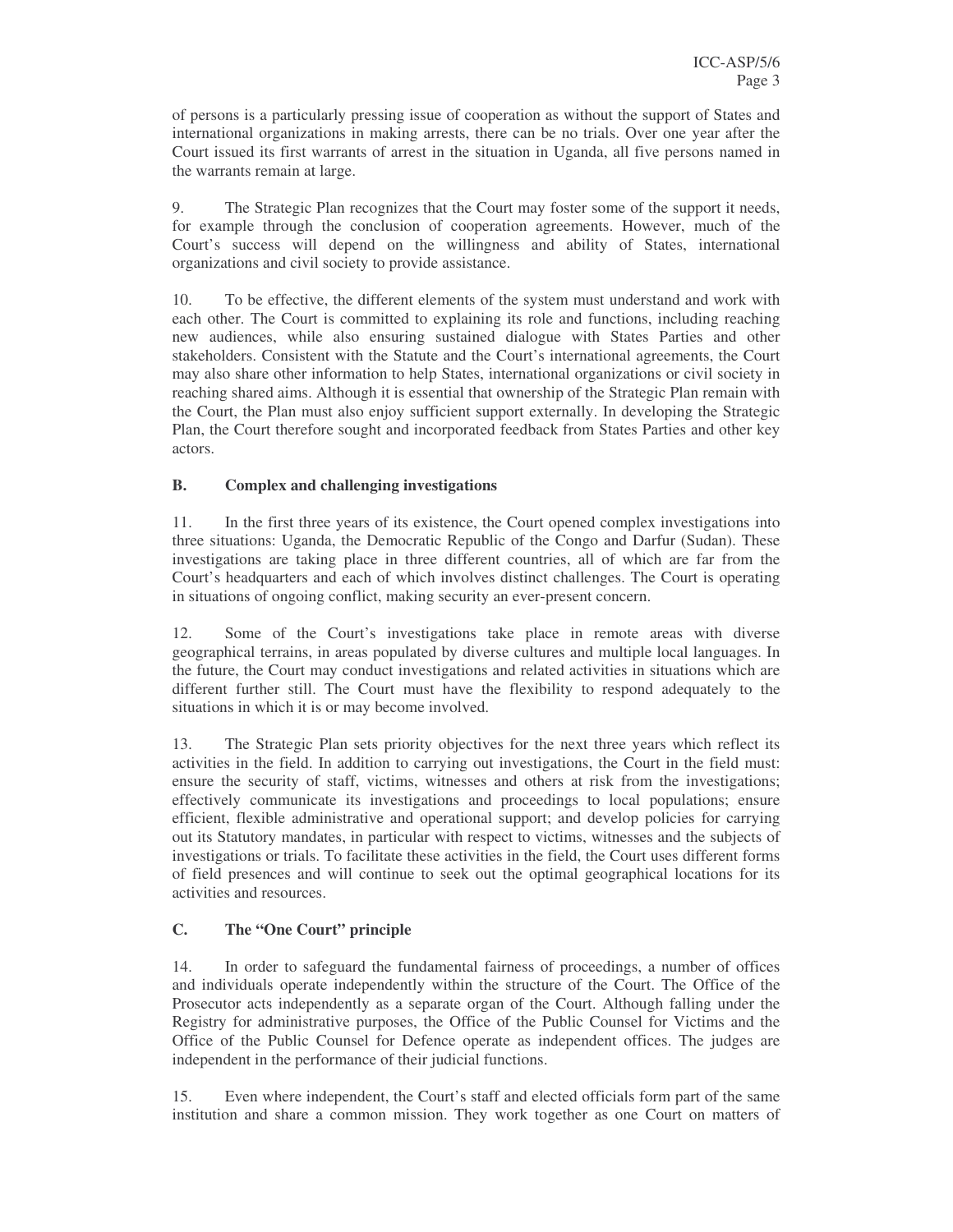common concern. At the highest level – including the development of this Strategic Plan – the different activities of the Court are coordinated by the Coordination Council, comprised of the President, Prosecutor and Registrar.

16. This Strategic Plan provides a common framework for the Court's activities. It sets out the Court's mission as well as its shared goals and objectives. It maximally integrates the Court's different activities while respecting the necessary independences under the Statute. It is harmonized with a separate prosecutorial strategy addressing issues unique to the Office of the Prosecutor. The Strategic Plan cannot direct the interpretation and application of the law. It does however provide the administrative and other frameworks necessary to foster the fair, impartial conduct of proceedings.

#### **D. A new institution**

17. The Court is still very much in its infancy. In two cases, it has completed the first phase of its activities through the issuing of arrest warrants. In the first case, in the situation in Uganda, the five persons for whom warrants have been issued are still at large. In the second case, in the situation in the Democratic Republic of the Congo, the person wanted by the Court was arrested and surrendered to the Court in March 2006. The Court will soon conduct its first trial. The Court's Statute and Rules of Procedure and Evidence contain many innovations which are just beginning to be deployed in practice, particularly with respect to victims' participation and reparations.

18. The Strategic Plan is intended to assist the Court in taking a proactive role in shaping its future. At the same time, the Court expects to continue to learn from its experience over the next few years. The Strategic Plan will be regularly updated to integrate lessons learned.

#### **III. Mission**



As an independent judicial institution in the emerging international justice system, the International Criminal Court will:

- Fairly, effectively and impartially investigate, prosecute and conduct trials of the most serious crimes;
- Act transparently and efficiently; and
- Contribute to long lasting respect for and the enforcement of international criminal justice, to the prevention of crime and to the fight against impunity.

19. The Court's mandate is provided by the Rome Statute. The mission statement expresses how the Court will realize the aims of the Statute and reflects the context in which the Court operates, its core functions, and the impact it is intended to have.

20. The Court is part of an emerging system of international justice involving States, international organizations, other international courts and non-governmental organizations.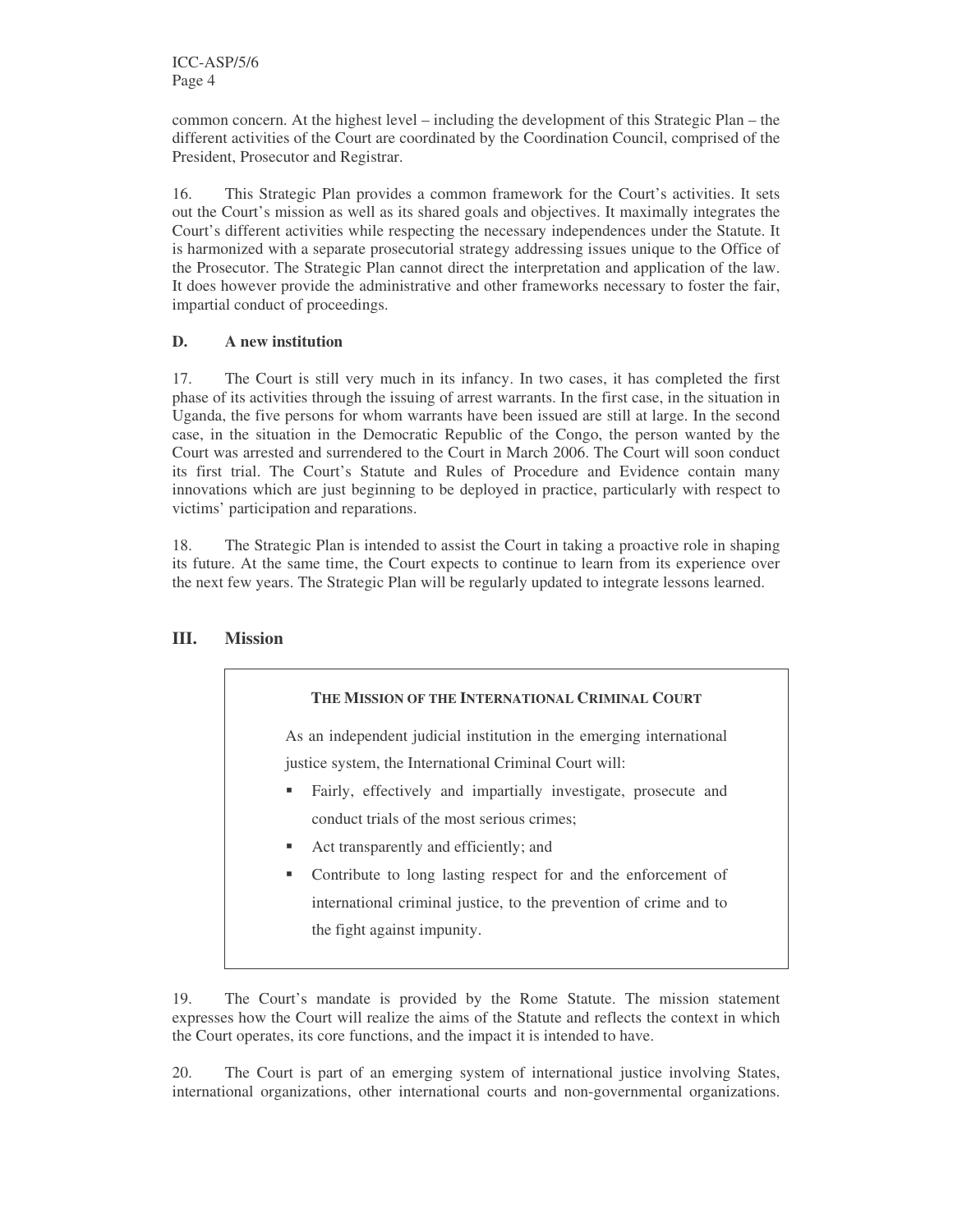As reflected in the preamble to the Rome Statute, this system also fits within a broader system of international law concerned with the peace, security and well-being of the world.

21. Within the system of international justice, the Court has a particular, central role. The Court is an independent, judicial institution complementary to national courts. It does not deal with just any crime. It addresses only the most serious crimes of concern to the international community as a whole. It is a court of last resort, acting only in situations where national jurisdictions are unwilling or unable genuinely to do so. To be effective, the Court needs the cooperation of other actors within the emerging system, in particular States, international organizations and civil society.

22. The core functions of the Court are to carry out investigations, prosecutions and trials. The manner in which these activities are conducted is fundamental to the Court's achieving the aims of the Rome Statute. The Court can only realize these aims if its activities are fair, effective and impartial.

23. Through investigations and proceedings, the Court will help to ensure accountability for the perpetrators of the most serious international crimes. In doing so, the Court is intended thereby to contribute to the prevention of crimes and to long-lasting respect for and enforcement of international justice. Other core activities such as outreach to local populations will also have an impact on the Court's contribution to respect for and enforcement of international criminal justice as well as the prevention of crime and the fight against impunity.

24. All of the Court's activities are supported by an infrastructure which provides essential functions in areas such as security, human resources, information and communications technologies, public information, and budget and finance. The effectiveness of the Court's administration impacts directly on its ability to carry out its core functions. At a time when international organizations are increasingly focusing on improving their administrations, the Court aims for the highest standards of transparency and efficiency in all its actions.

### **IV. Strategic goals and objectives**

#### **STRATEGIC GOALS**

#### **GOAL 1: QUALITY OF JUSTICE:**

*Conduct fair, effective and expeditious public proceedings in accordance with the Rome Statute and with high legal standards, ensuring full exercise of the rights of all participants*

#### **GOAL 2: A WELL-RECOGNIZED AND ADEQUATELY SUPPORTED INSTITUTION:**

*Further enhance awareness of, effect a correct understanding of and increase support for the Court*

#### **GOAL 3: A MODEL OF PUBLIC ADMINISTRATION:**

*Excel in achieving desired results with minimal resources through streamlined structures and processes while maintaining flexibility, guaranteeing accountability and drawing upon sufficient qualified and motivated staff within a caring environment and a non-bureaucratic culture*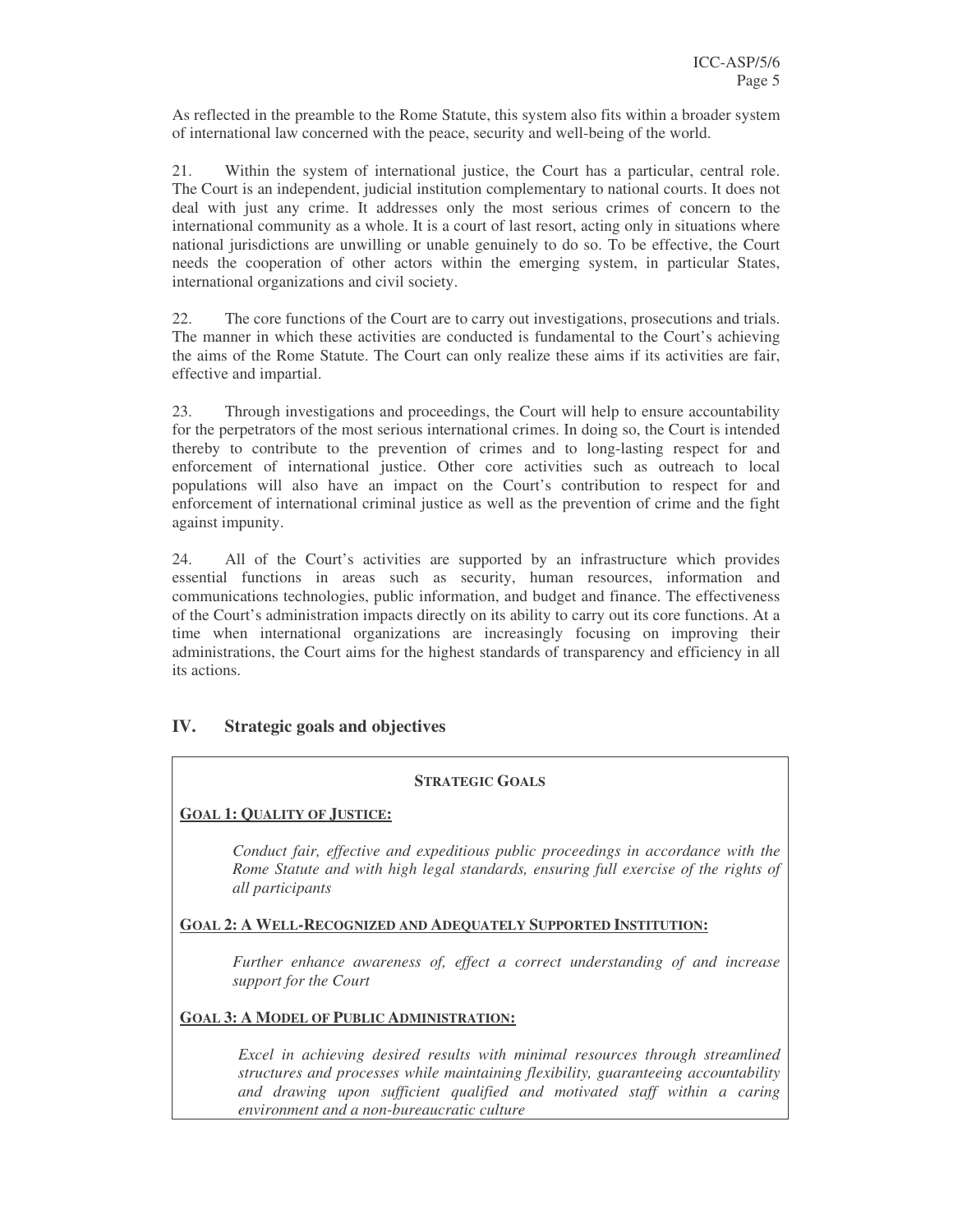25. The Court has set three strategic goals for the fulfilment of its mission. These three goals are closely interrelated and complement each other. The Court cannot achieve one goal individually, but will work towards all three goals simultaneously.

26. The first goal is to ensure excellence in the Court's core activities of proceedings. This also requires excellence in the investigative activities which prepare for proceedings. In carrying out its core activities, the Rome Statute remains the Court's overall guide.

27. The second goal encompasses two equally essential elements. First, the Court must obtain cooperation and support if it is to carry out its functions. Second, external relations, public information and outreach are in themselves core activities of the Court, necessary to ensure that justice is perceived to be done. Many of the Court's activities towards this goal take place within the framework of an integrated strategy on external relations, public information and outreach adopted by the Court in 2005.

28. The third goal reflects the critical importance of the Court's organizational aspects to its ability to carry out its operations. Like the second goal, to be a model of public administration involves two components. Appropriate administrative structures and processes and a qualified, motivated staff are each essential to the fulfilment of the Court's mission.

29. To reach these goals, the Court has set thirty strategic objectives. Each objective is tied to a particular goal but also contributes to the Court's ability to attain the other goals. These objectives have been divided into objectives for the coming three years and those which are to be realized in ten years. Many of the ten-year objectives reflect the progression of activities following the corresponding three-year objectives. Others either require more than three years to be realized or are of less immediate priority.

#### **GOAL 1: QUALITY OF JUSTICE:**

*Conduct fair, effective and expeditious public proceedings in accordance with the Rome Statute and high legal standards, ensuring full exercise of the rights of all participants*

#### **Priority objectives for years 1-3**

• 1. Conduct four to six new investigations into cases, within existing or new situations, and two trials, subject to external cooperation received. (*from July 2006 – July 2009*).

30. The number of cases which will come before the Court in the next ten years cannot be predicted precisely in advance. As determined in its prosecutorial strategy, the Office of the Prosecutor expects to conduct investigations into four to six new cases and to prosecute two cases between July 2006 and July 2009. The cases investigated may be located in situations currently before the Court or in new situations. The number of cases which will actually come before the Court depends significantly on a number of factors, including the cooperation and support of States, international organizations and civil society. In particular, the number of trials which will occur will depend critically on the support of States and international organizations in arresting and surrendering persons.

• 2. Put in place a system to address all security risks, striving for maximum security of all participants consistent with the Rome Statute.

31. In accordance with the Rome Statute, the Court must take measures to ensure the security of participants in proceedings including in particular witnesses, victims and those at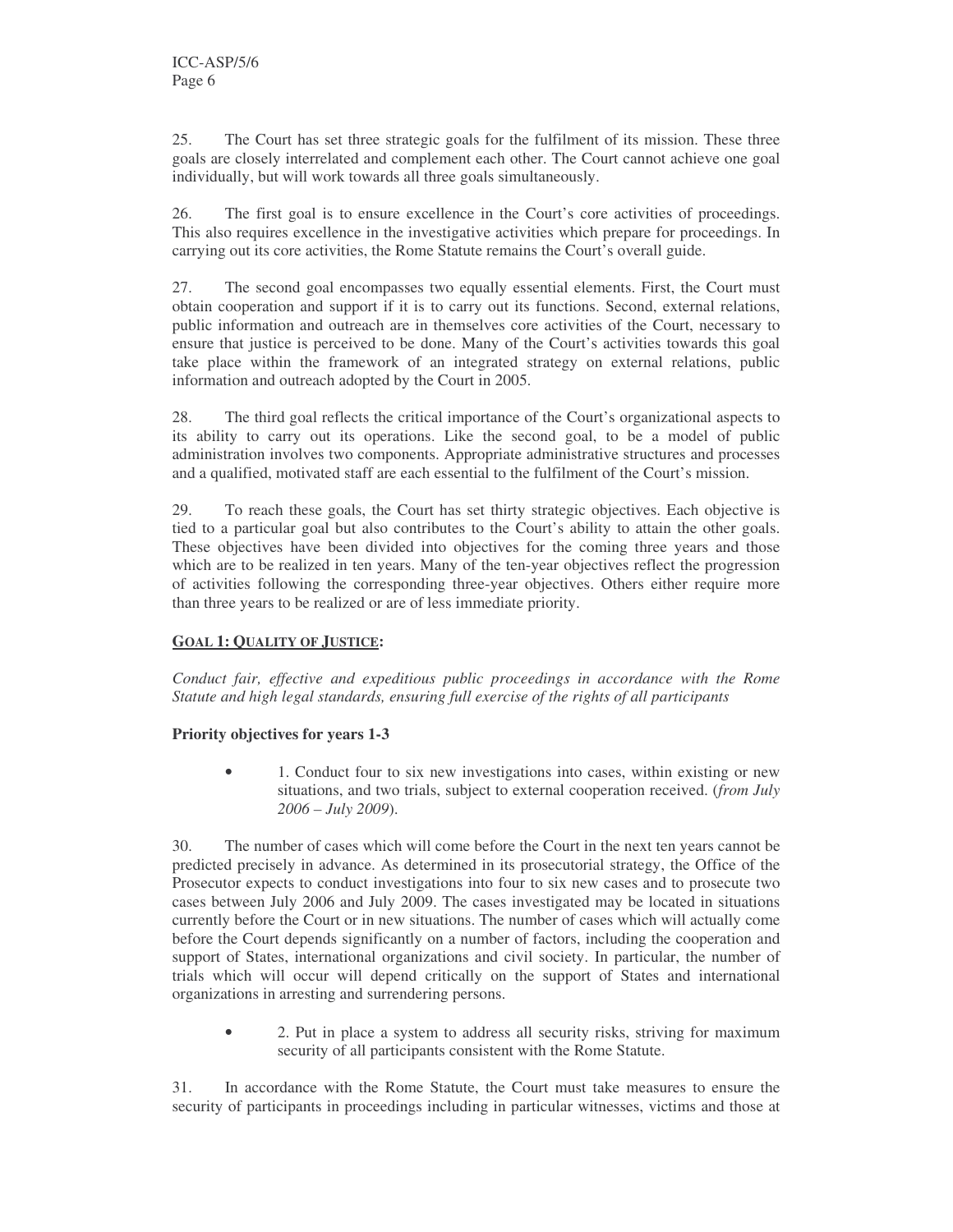risk on the account of testimony given by witnesses. The Court's investigations often take place in situations of ongoing conflict, further increasing the importance of putting in place adequate security measures. Ensuring the security of participants is one part of a comprehensive approach to security which also includes ensuring the security of staff and information.

• 3. Develop policies for implementing the quality standards specified in the Statute and the Rules of Procedure and Evidence with respect to all participants in proceedings and persons otherwise affected by the Court's activities, in a manner that is respectful of diversity.

32. The Rome Statute and subsidiary legal texts set out specific quality standards which must be met with respect to victims, witnesses, defendants, suspects and others affected by the Court's operations. In order to meet these standards, the Court has been and will continue developing and implementing policies which are mindful of the different cultural contexts in which the Court operates. In many areas, such as in relation to the treatment of victims and witnesses, the Court already has a number of policies in place.

• 4. Complete the Court Capacity Model and initiate discussions with the Assembly of States Parties on the number of cases the Court will be able to pursue each year.

33. The Court must ensure that it is prepared for however many cases come before it. It has therefore developed its own resource planning tool, the Court Capacity Model. The Model assists the Court in aligning the resources it will need with the accomplishments it can achieve, as well as in forecasting future needs. In consultation with the Assembly of States Parties ("the Assembly"), the Court will use this tool as a basis for identifying necessary staffing levels and other resources. The Court will report on the Court Capacity Model to the Assembly and to the Assembly's Committee on Budget and Finance in 2006.

• 5. Formulate options for different geographical locations of the Court's resources and activities, including the requirements for the permanent premises.

34. Holding proceedings closer to situations where the crimes occurred may increase the accessibility of proceedings to affected populations, the efficiency of the Court's different activities and the extent to which the Court can fulfil its mission. The Court currently maintains field offices in or near areas under investigation as well as logistical presences which facilitate deployment to the field. In the Court's experience different forms of field presences are required to best serve its mission, depending on the nature of the situation before the Court, the stage of investigations or proceedings and the particular functions and resources under consideration. Although the Court has not yet conducted its first trials at its seat in The Hague, it is nonetheless planning for the possibility that the judges will decide to hold future proceedings outside of the host State. By formulating and analyzing the implications of different distributions of resources and activities in accordance with relevant criteria, the Court, in consultation with the Assembly of States Parties, will pursue a coordinated and comprehensive approach to the geographical location of its operations.

#### **Ten-year objectives:**

• In consultation with the Assembly of States Parties on the basis of the Court Capacity Model, align the Court's planned resource needs with the number of cases and investigations to be conducted in coming years.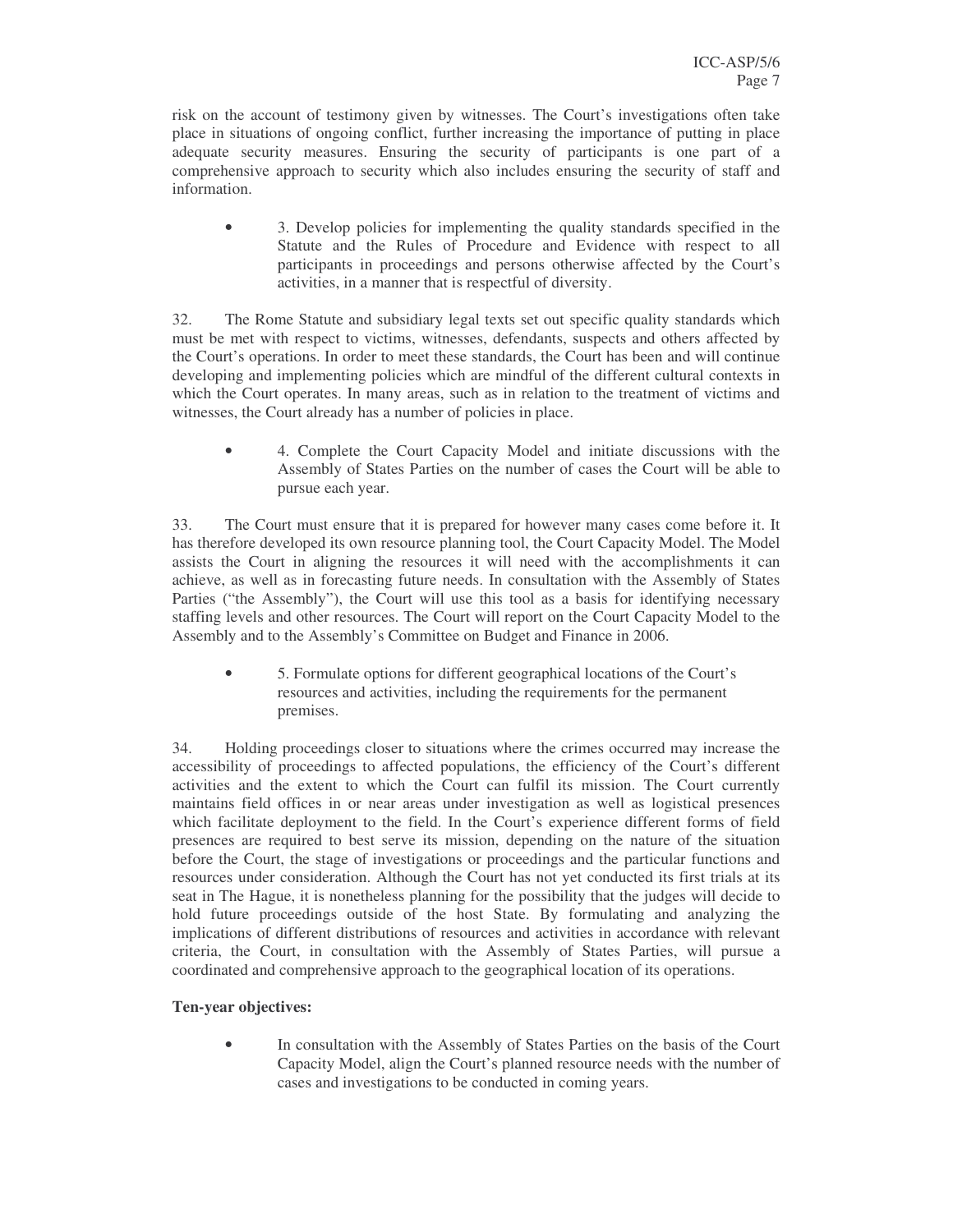• Have a geographical distribution of resources and activities appropriate to the Court's mission.

#### **GOAL 2: A WELL-RECOGNIZED AND ADEQUATELY SUPPORTED INSTITUTION:**

*Further enhance awareness of, effect a correct understanding of and increase support for the Court*

#### **Priority objectives for years 1-3:**

• 6. Cultivate a level of awareness and understanding of the Court appropriate to the stage of the Court's activities in affected communities.

35. Outreach to local populations in areas affected by situations under investigation is a priority for the Court, linked also to its goal of ensuring the quality of justice. In each situation, the Court aims to engage in appropriate, effective two-way communication with local communities in order to provide accurate information regarding its role and activities and to make judicial proceedings accessible.

36. The Court's outreach activities must be adapted to the context in which the Court is operating, including the security situation, the stage of the investigation or proceedings and the different needs of the Court's audiences. The Court therefore develops different outreach strategies for different situations. The Court will submit an overall strategy on outreach to the Assembly in 2006.

• 7. Develop situation-specific mechanisms to provide for all necessary cooperation, in particular the arrest and surrender of persons.

37. While cooperation in all forms is essential to the Court, its immediate priority is to obtain sufficient cooperation in relation to the situations under investigation or trial. Such cooperation may take many forms, including institutional or logistical support, as well as cooperation with proceedings. Among the different areas in which situation-specific cooperation is needed, the most pressing issue is to obtain support in arresting and surrendering persons for trial. Consistent with the Rome Statute, the Court will proactively exercise its external relations functions to procure the necessary support, for example by concluding cooperation agreements with States and international organizations.

8. Constantly increase support for the Court through enhancing communication and mutual understanding with stakeholders, stressing the Court's role and its independence.

38. The Court's key interlocutors include States Parties, international organizations (including regional organizations) and civil society. Some of the means used by the Court to ensure regular dialogue with these interlocutors include holding regular diplomatic briefings, participating in meetings of and submitting reports to the United Nations or other international and regional organizations, hosting meetings at the seat of the Court and attending meetings or briefing gatherings of stakeholders around the world. Such dialogue is important to ensuring that the different parts of the system of international justice are aware of each other's roles and activities. It is also intended to contribute to building up the support the Court needs to conduct its activities.

• 9. Develop and implement a structure to ensure publicity of all proceedings for local and global audiences.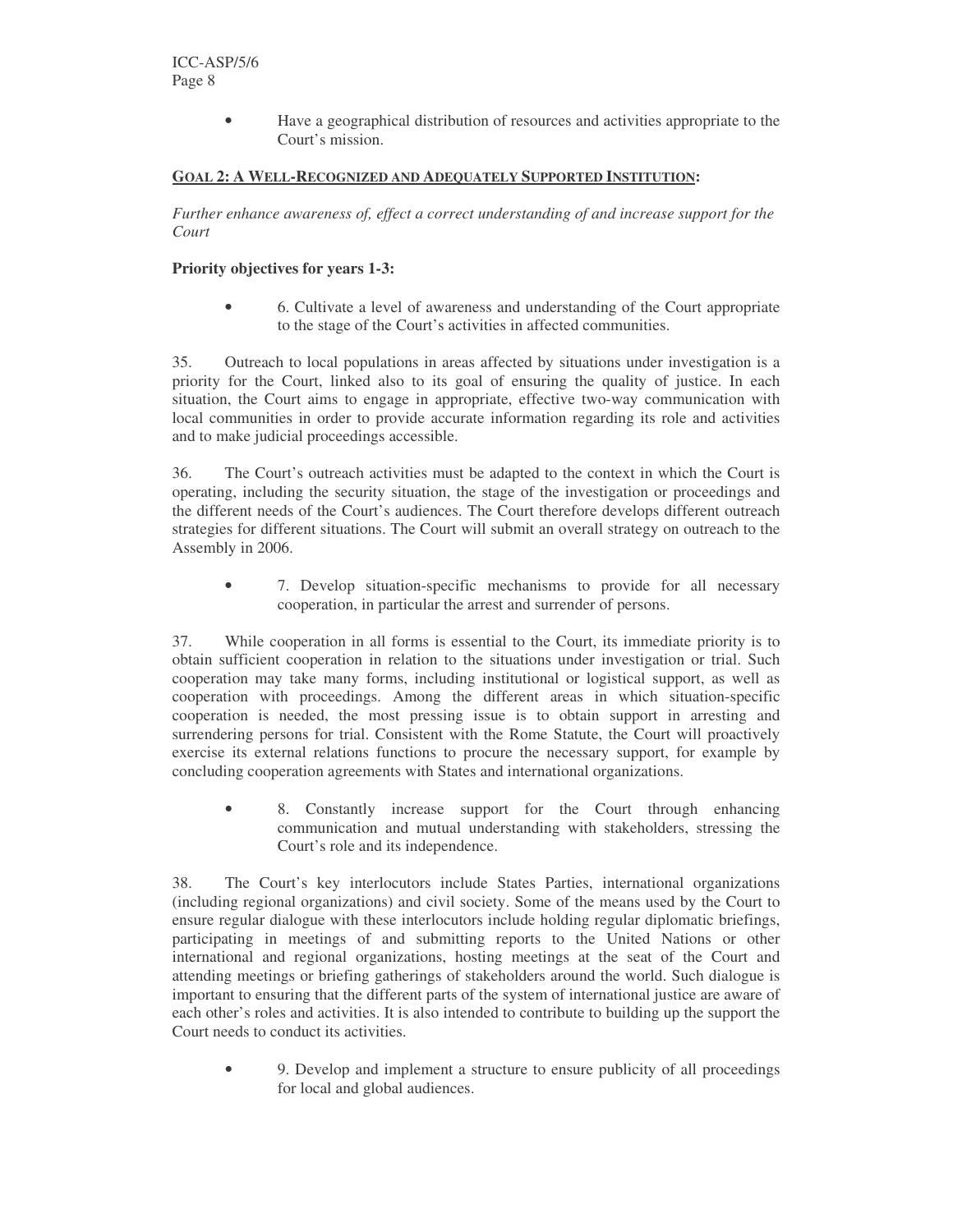39. Proceedings before the Court are public, subject to certain, specific Statutory limitations related to issues such as the protection of witnesses, victims or classified information. For justice to be seen to be done, it is not enough that proceedings are held in open court. The Court is also developing and implementing its structure for ensuring the publicity (including accessibility) of proceedings. The Court's web site (http://www.icccpi.int) is an essential means of globally publicizing proceedings and other developments. The Court also relies on and is further developing additional means to reach audiences, particularly in areas affected by situations where communications can be more challenging.

#### **Ten-year objectives:**

- Put in place a fully operational infrastructure with all non-situation-specific partners.
- Develop and implement a structure to ensure publicity of all proceedings for local and global audiences.
- Complete a branding exercise.<sup>1</sup>
- Constantly increase global awareness of the Court.
- Be regarded as the reference institution in international criminal law.

#### **GOAL 3: A MODEL OF PUBLIC ADMINISTRATION:**

*Excel in achieving desired results with minimal resources through streamlined structures and processes while maintaining flexibility, guaranteeing accountability and drawing upon sufficient qualified and motivated staff within a caring environment and a non-bureaucratic culture*

#### **Priority objectives for years 1-3:**

• 10. Establish and clarify well-functioning decision-making processes within and between organs based on a thorough understanding of each organ's role.

40. Decision-making in the Court takes place within the organizational structure created by the Rome Statute. The Court is comprised of four organs: the Presidency, the Divisions of the judiciary, the Office of the Prosecutor and the Registry. The Presidency is responsible for the proper administration of the Court, except for the Office of the Prosecutor (OTP) which falls under the full authority of the Prosecutor. The Registrar heads the Registry and is the principal administrative officer of the Court, exercising his functions under the authority of the President and without prejudice to the functions and powers of the Prosecutor. As reflected in the "One Court" principle, the different activities of the organs are closely interrelated and interdependent. Together, the different organs cooperate on matters of common concern. In this context, clear, well-functioning decision-making processes are fundamental to effective, efficient decision-making and to the Court's ability to realize its goals and objectives.

 $<sup>1</sup>$  A branding exercise is a means to develop and maintain the perceived identity for the Court. The aim</sup> of such an exercise is to increase awareness about the Court and its relevance, positioning and differentiation through a consistent set of messages, ideas and interactions over time.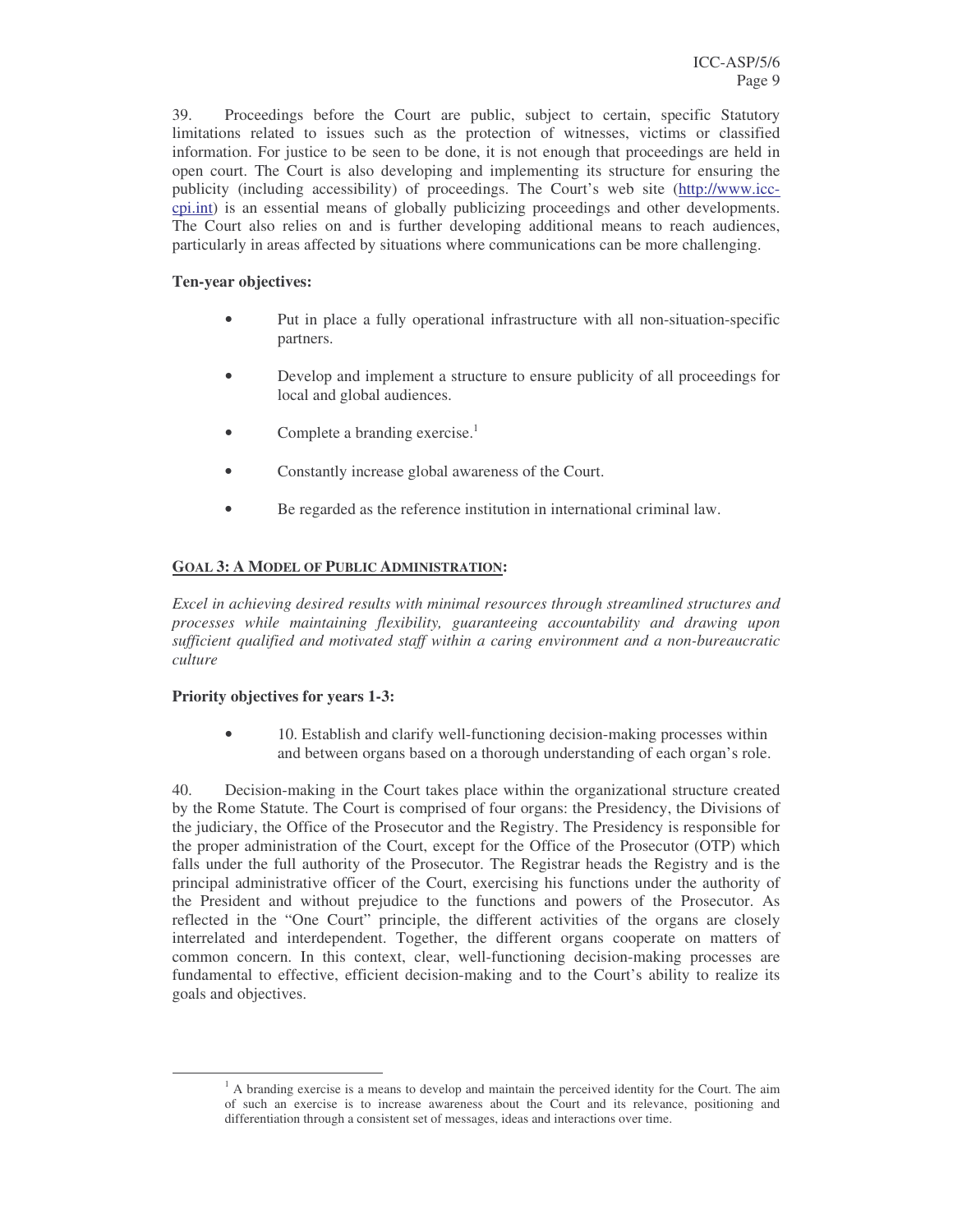• 11. Become a non-bureaucratic administration focused on results rather than processes, relying on rules where necessary to guarantee rights or minimize risks.

41. To maximize its efficiency, the Court will continue to develop administrative structures and processes which are flexible and results-oriented. Through empowering managers to take decisions and holding them accountable for their actions, the Court can increase the speed and quality of its activities without sacrificing accountability. Administrative rules and procedures should suit the needs of the Court without encumbering it and will be relied on where they are necessary to guarantee rights or to manage risks.

• 12. Put in place a system of programmes to achieve identified optimal levels of quality with maximum efficiency.

42. The Court's management is committed to efficiently achieving pre-defined, necessary quality standards. In achieving these standards, the Court aims to use the minimum resources necessary. In the longer term, the Court will re-examine the identified quality levels in the context of revisiting the design of its business processes and conducting a reengineering exercise.

13. Submit sound, accurate and transparent budget proposals necessitating only minor adjustments to the proposed amount and distribution of resources by the Assembly of States Parties.

43. The inclusion of an objective on sound, accurate and transparent budget proposals reflects the Court's commitment to strong financial management. Through regular dialogue with the Assembly, the development of planning and reference tools such as the Court Capacity Model, and efficiency in its operations, the Court aims for its budget submissions to be both well-understood by and acceptable to States Parties.

14. Recruit staff of the highest standards of efficiency, competency and integrity, having regard for representation of gender, geography and legal systems.

44. The Court's ability to act fairly, effectively and efficiently in accordance with high legal standards depends to a large extent on its staff. Appropriate recruitment tools and strategies are essential to the Court's being able to rely on sufficient qualified and motivated staff. Other actors can also assist the Court in reaching out to and identifying staff from underrepresented categories. The Court aims to progressively reach target levels for representation in all categories within ten years, while always recruiting staff of the highest standards in accordance with the Rome Statute.

• 15. Provide maximum possible security, safety and welfare for all staff, consistent with the Rome Statute.

45. Ensuring the security, safety and welfare of staff is both a core value of the Court and a necessary part of being able to fulfil its mission. Given the difficult situations in which staff may operate in the field, field security is a particular concern. More than just physical security, the Court aims for a holistic understanding involving the safety and welfare of staff broadly considered.

16. Cultivate a caring environment which values the diversity of all staff.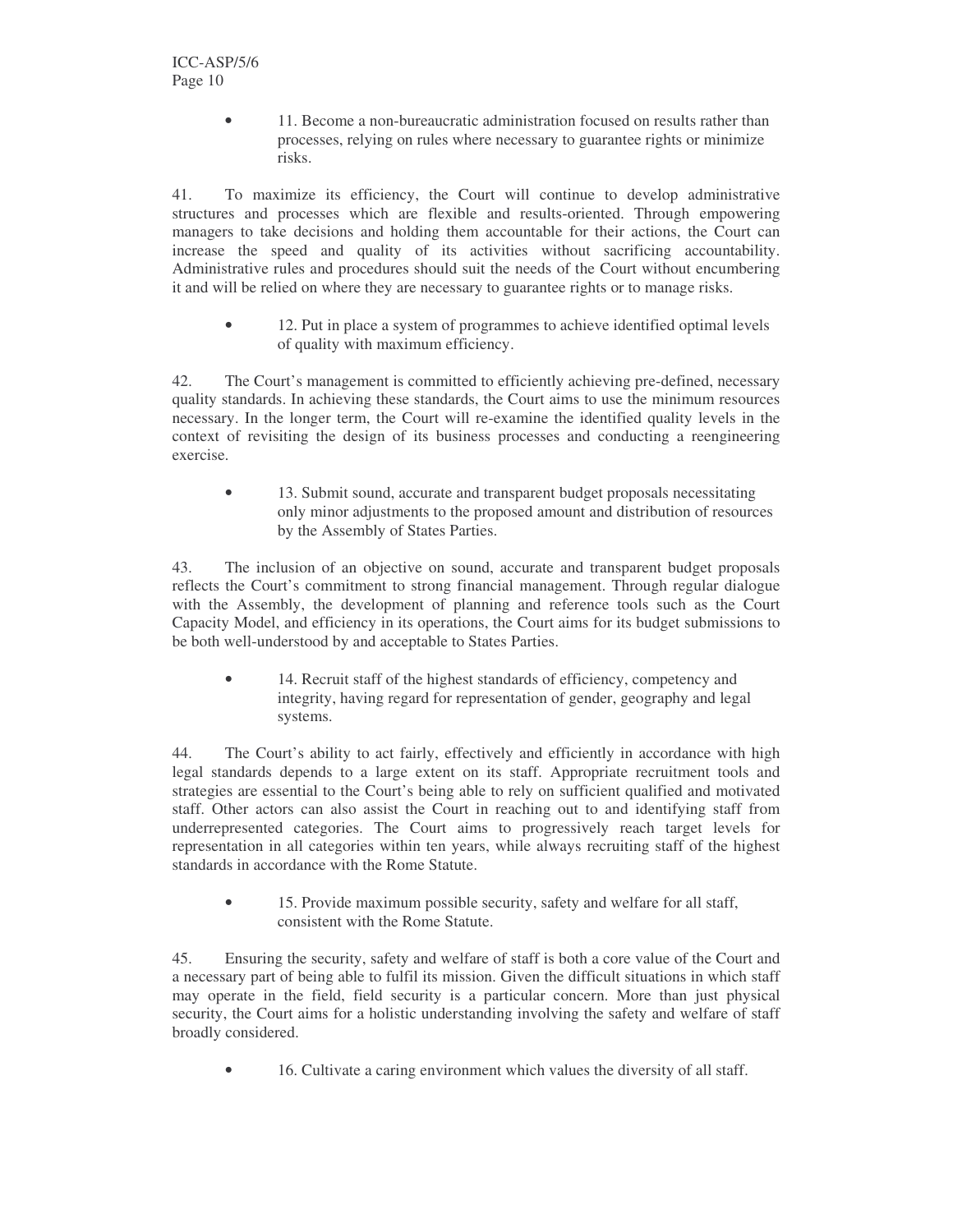46. The Court's objective of cultivating a caring environment brings together many of its other staff-related objectives including those related to security, welfare and safety and development and employment advancement opportunities. A caring environment refers not only to the immediate working environment of staff but also looks after staff more broadly, including in particular ensuring that staff maintain an appropriate balance between work and private life. As the Court brings together staff of many different personal and professional backgrounds, valuing diversity is a central tenet of a Court-wide caring environment. To foster a caring environment, the Court will develop means to require and enable managers to devote sufficient time to the needs of their staff.

• 17. Offer development and employment advancement opportunities to wellperforming staff.

47. Staff who have possibilities to develop their professional skills and to advance their careers are more likely to remain with the Court and to be happy and motivated with a positive impact on the Court's efficiency and effectiveness. The Court will endeavour to retain its well-performing staff through appropriate means. The Court aims to offer promotional opportunities to well-performing staff while also considering a system of external placement services where opportunities are not available internally.

18. Begin the development and implementation of a common ICC culture.

48. Organizational culture is something to be created and not to be taken for granted. A common ICC culture is an essential part of having an organization which works together as "one Court." The culture the Court seeks to create is dynamic, results-driven, respectful of diversity, honest, transparent (while respecting confidentiality) and service-oriented. Creating an organizational culture can take a significant amount of time, but is a high priority. The Court intends to elaborate a strategy for progressively realizing this culture.

• 19. Develop and implement a complete set of clear ethical standards of behaviour for staff.

49. Ethical behaviour of staff is essential to the Court's ability to carry out its mission and to ensure the well-being of individuals, including victims, witnesses and others the Court is charged to protect. To ensure the highest standards of ethical behaviour, the Court is developing and implementing a complete set of standards which are clear and easily understandable. In some areas, for example with respect to sexual or other forms of harassment or equal employment opportunity and treatment, the Court already has policies in place. For these areas, ensuring staff are properly trained is a priority. In some other areas, the Court may need to further develop the applicable standards.

• 20. Become an "e-institution" that provides high information security.

50. The use of appropriate information and communications technologies can both increase the speed with which the Court acts and decrease its costs. The Court has been developing an Information and Communications Technologies (ICT) strategy and will report on the strategy to the Assembly in 2006. The ICT strategy envisions an "e-institution" which seamlessly merges the Court's judicial, court management and administrative functions. The e-institution will be able to respond flexibly to developments while avoiding many of the costs associated with a traditional paper-based institution. The ICT strategy also sets out the Court's plan to establish a global communications network providing secure, reliable communications between the Court's headquarters and its operations in the field.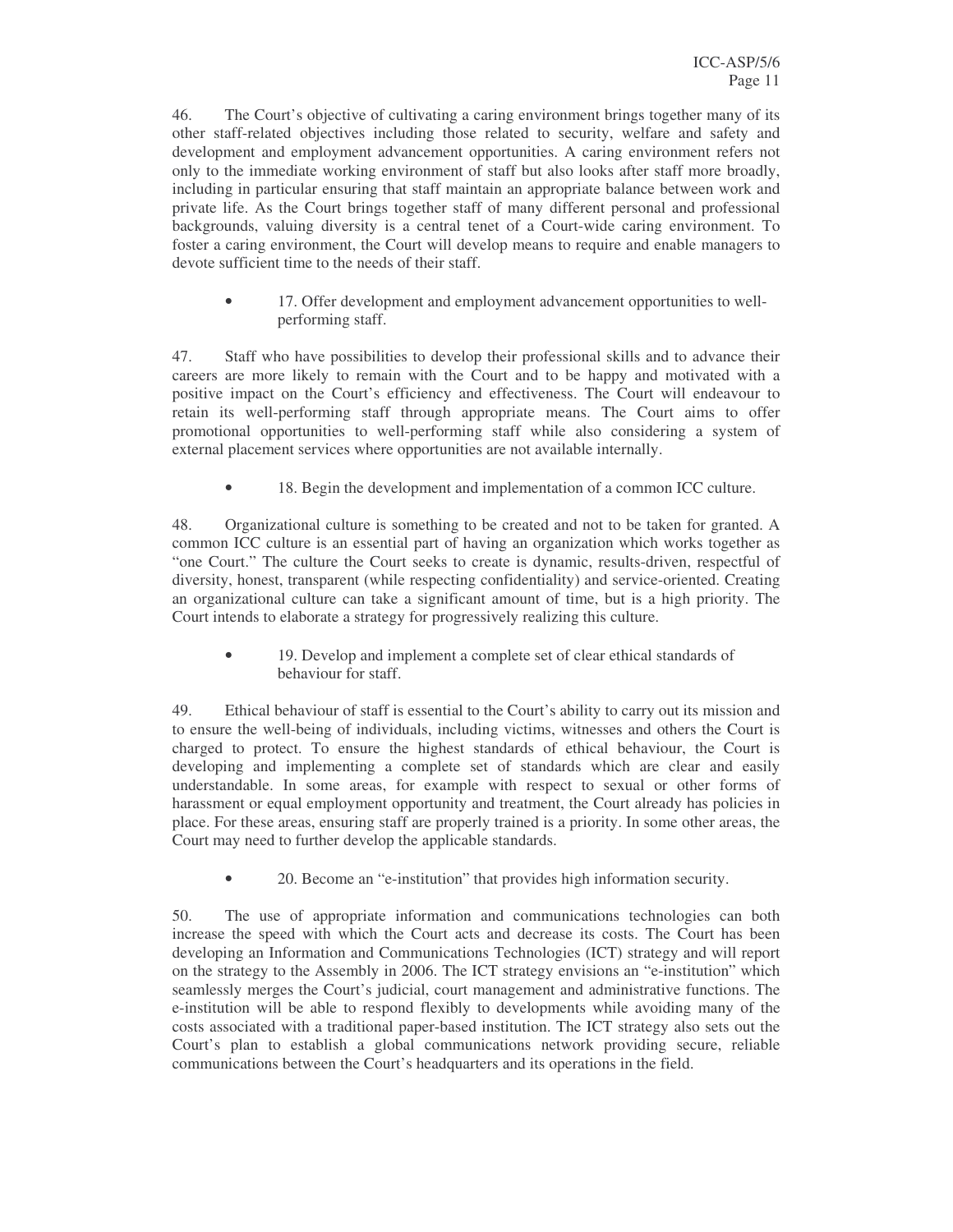#### **Ten-year objectives:**

- Revisit the design of business processes and complete a reengineering exercise for the whole organization, including a definition of the desired quality levels.
- Create a common ICC team-oriented culture which is dynamic, resultsdriven, respectful of diversity, honest, transparent (subject to confidentiality), and service-oriented.
- Achieve target ranges for representation of gender, geography and legal systems.
- Enable the Court to perform all activities in either working language.

#### **V. From Strategic Plan to action**

#### **A. Implementation**

51. The Court requires a dynamic plan that can keep pace with developments. The Strategic Plan is therefore a rolling plan which will be constantly updated. Information will be continuously processed, and decisions on priorities and objectives will be taken by the top levels of the Court. The Strategic Plan will be formally updated and operational plans linked to the budget will be formulated regularly. Throughout the planning process, the Court plans to consult with external partners in assessing progress made and to discuss the Court's goals.

52. A plan is only meaningful if it is translated into actions. Given the importance of ensuring coordination and strategic direction, the Court began developing certain strategies such as the prosecutorial strategy, the integrated strategy on external relations, public information and outreach, a separate outreach strategy and the information and communications technologies strategy, while the Strategic Plan was being developed. These strategies reflect how the Court intends to realize the relevant strategic objectives. To implement the remaining objectives, the Court will develop additional strategies, with a focus on strategies tied to the priority objectives for years 1-3.

53. One of the primary means by which the Strategic Plan will be implemented yearly is through the budget. The Court's proposed budget for 2007 marks the first comprehensive link between the Strategic Plan and the budget. In the proposed budget, each programme and subprogramme identified the Court's strategic objectives to which it will contribute. Each objective was then linked to expected results and performance indicators for 2007.

54. As reflected by the distribution of objectives in the budget, the Court's top priorities for 2007 are conducting investigations and trials and developing policies for implementing the quality standards specified in the Rome Statute with respect to, inter alia, accused persons, suspects, witnesses, victims and counsel. Other priorities of the Court for 2007 reflected through the budget include the establishment of decision-making processes, ensuring an efficient administration, obtaining sufficient external support and cooperation and communicating about the Court through external relations, public information and outreach.

55. In future years, the Court will continue to develop the links between the Strategic Plan and the budget, including reviewing expected results and performance indicators for improvements in light of the Court's strategic objectives. The annual budget will serve as a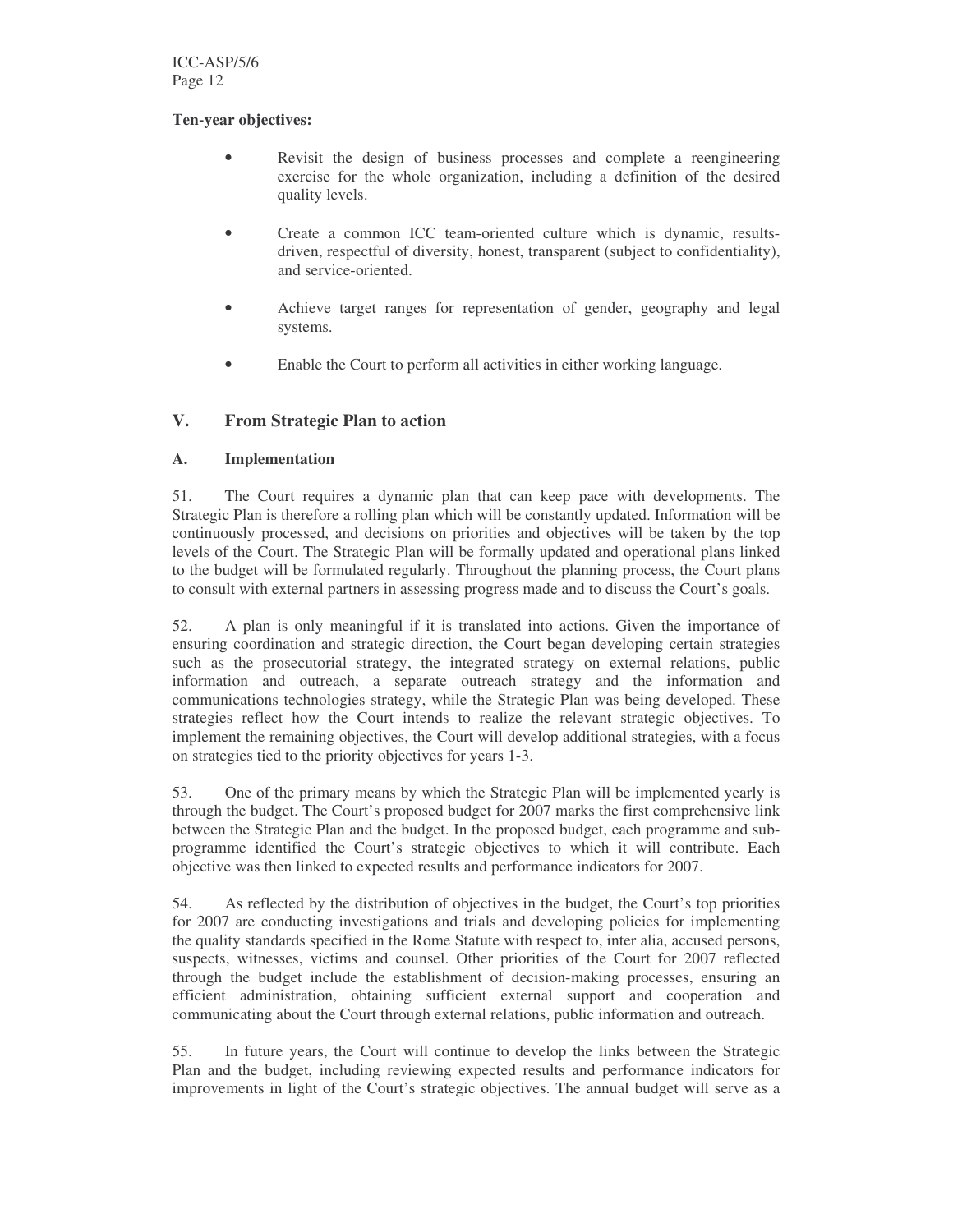means for implementing the Plan on a yearly basis and for measuring the Court's success in realizing its objectives.

#### **B. Planning tools**

56. In implementing the Plan, the Court will deploy a number of standard planning tools including strategic (external) analysis, risk assessment, strategic and operational planning and performance reviews. Progress towards the strategic goals will be reported annually to the Assembly. The Court has also developed its own resource planning tool, the Court Capacity Model, to optimize the use of present resources and to forecast as much as possible future resource needs. In conjunction with the Court Capacity Model, the Plan will help facilitate the development of mid-term financial forecasts for future activities.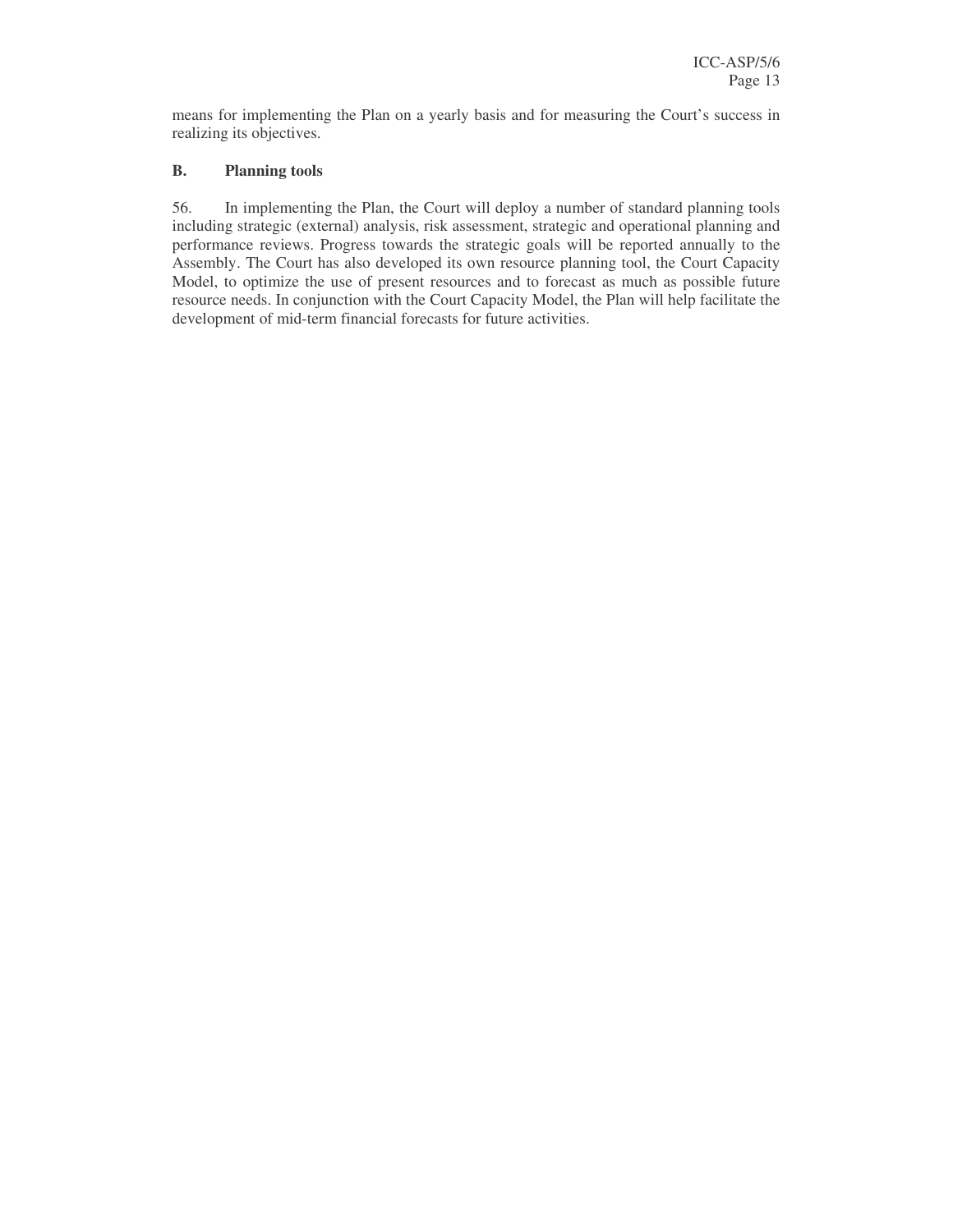## **Annex: Strategic Goals and Objectives of the International Criminal Court**

|                      | <b>GOAL 1: QUALITY OF JUSTICE</b>                                                                                                                                                                                                                                                              | <b>GOAL 2: A WELL-RECOGNIZED AND ADEQUATELY</b><br><b>SUPPORTED INSTITUTION</b>                                                                                                    | <b>GOAL 3: A MODEL OF PUBLIC ADMINISTRATION</b>                                                                                                                                                                                                                                                        |
|----------------------|------------------------------------------------------------------------------------------------------------------------------------------------------------------------------------------------------------------------------------------------------------------------------------------------|------------------------------------------------------------------------------------------------------------------------------------------------------------------------------------|--------------------------------------------------------------------------------------------------------------------------------------------------------------------------------------------------------------------------------------------------------------------------------------------------------|
|                      | Conduct fair, effective and expeditious public proceedings<br>in accordance with the Rome Statute and high legal<br>standards, ensuring full exercise of the rights of all<br>participants.                                                                                                    | Further enhance awareness of, effect a correct<br>understanding of and increase support for the Court.                                                                             | Excel in achieving desired results with minimal<br>resources through streamlined structures and<br>processes while maintaining flexibility, guaranteeing<br>accountability and drawing upon sufficient qualified<br>and motivated staff within a caring environment and a<br>non-bureaucratic culture. |
| actions in years 1-3 | 1. Conduct four to six new investigations into cases, within<br>existing or new situations, and two trials, subject to<br>external cooperation received. (from July 2006 - July<br>2009                                                                                                        | 6. Cultivate a level of awareness and understanding of the<br>Court appropriate to the stage of the Court's activities in<br>affected communities.                                 | 10. Establish and clarify well-functioning decision-<br>making processes within and between organs based on<br>a thorough understanding of each organ's role.                                                                                                                                          |
|                      | 2. Put in place a system to address all security risks,<br>striving for maximum security of all participants consistent<br>with the Rome Statute.                                                                                                                                              | 7. Develop situation-specific mechanisms to provide for all<br>necessary cooperation, in particular the arrest and surrender<br>of persons.                                        | 11. Become a non-bureaucratic administration focused<br>on results rather than processes, relying on rules<br>where necessary to guarantee rights or minimize risks.                                                                                                                                   |
|                      | 3. Develop policies for implementing the quality standards<br>specified in the Statute and the Rules of Procedure and<br>Evidence with respect to all participants in proceedings and<br>persons otherwise affected by the Court's activities, in a<br>manner that is respectful of diversity. | 8. Constantly increase support for the Court through<br>enhancing communication and mutual understanding with<br>stakeholders, stressing the Court's role and its<br>independence. | 12. Put in place a system of programmes to achieve<br>identified optimal levels of quality with maximum<br>efficiency.                                                                                                                                                                                 |
| Priority             | 4. Complete the Court Capacity Model and initiate<br>discussions with the Assembly of States Parties on the<br>number of cases the Court will be able to pursue each year.                                                                                                                     | 9. Develop and implement a structure to ensure publicity of<br>all proceedings for local and global audiences.                                                                     | 13. Submit sound, accurate and transparent budget<br>proposals necessitating only minor adjustments to the<br>proposed amount and distribution of resources by the<br>Assembly of States Parties.                                                                                                      |
|                      | 5. Formulate options for different geographical locations of<br>the Court's resources and activities, including the<br>requirements for the permanent premises.                                                                                                                                |                                                                                                                                                                                    | 14. Recruit staff of the highest standards of efficiency,<br>competency, and integrity, having regard for<br>representation of gender, geography and legal<br>systems.                                                                                                                                 |